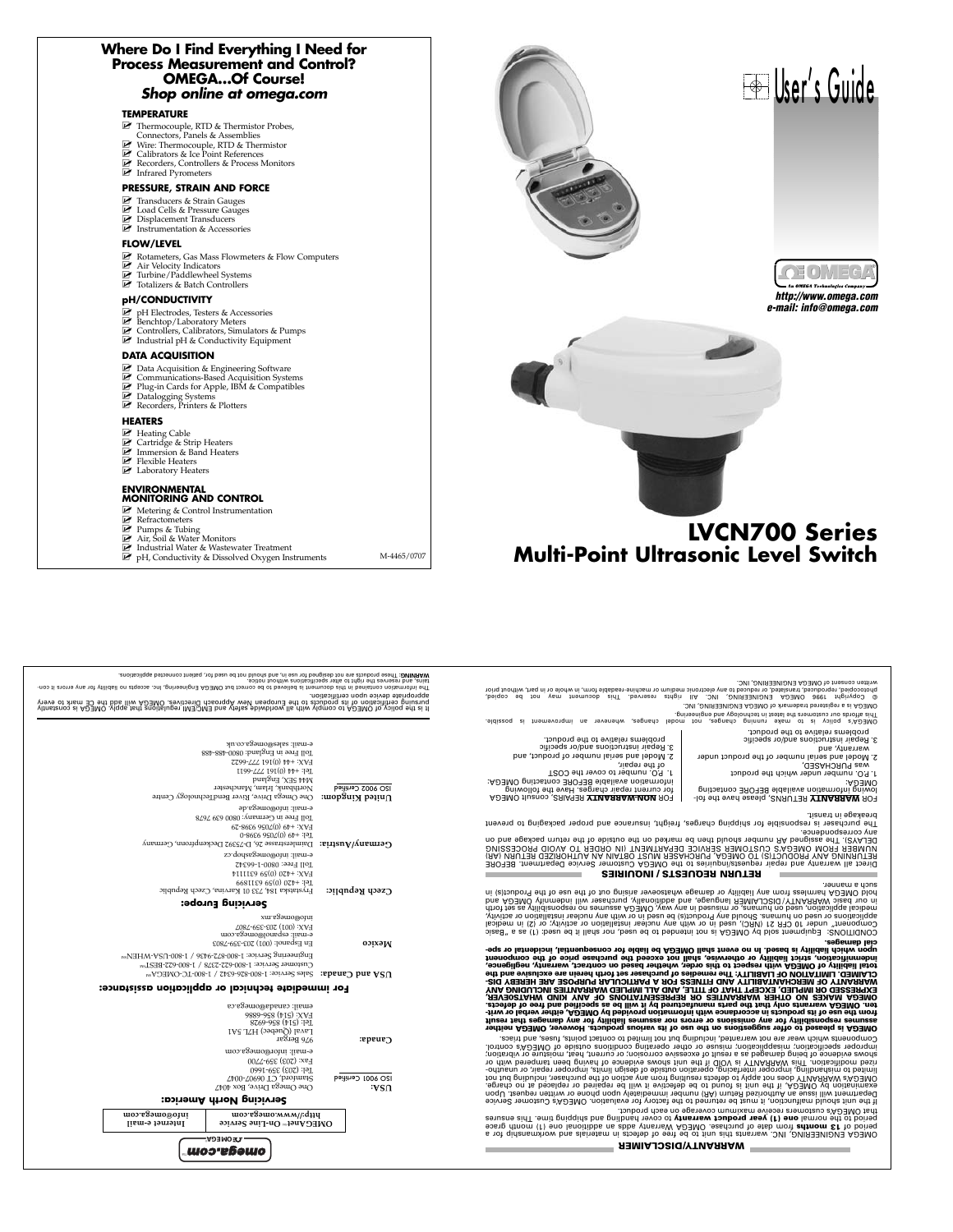### **SPECIFICATIONS**

| <b>Step One</b>      |                                       |
|----------------------|---------------------------------------|
| Range:               | LVCN704: 2" to 4"                     |
|                      | $(5 \text{ cm to } 1.2 \text{m})$     |
|                      | LVCN709: 4" to 9.8"                   |
|                      | $(10 \text{ cm to } 3\text{m})$       |
|                      | LVCN716: 4" to 16.4"                  |
|                      | $(10 \text{ cm to } 5\text{m})$       |
|                      | LVCN126: 8" to 26.2"                  |
|                      | $(20 \text{ cm to } 8\text{m})$       |
| Repeatability:       | $0.25$ " (6 mm)                       |
| Adjustability:       | Over entire range                     |
| Hysteresis:          | LVCN704/709: 0.5" (1.2 cm)            |
|                      | (single set point)                    |
|                      | LVCN716/726: 1" (2.5 cm)              |
|                      | (single set point)                    |
| Beam width:          | LVCN704/709: 2" (5 cm) dia.           |
|                      | LVCN716/726: 3" (7.6 cm) dia.         |
| Dead band:           |                                       |
|                      | LVCN704: 2" (5 cm)                    |
|                      | LVCN709/716: 4" (10 cm)               |
|                      | LVCN726: 8" (20 cm)                   |
| LED indication:      | Power, relay and echo status          |
| Calibration:         | Target, push button                   |
| Memory:              | Non-volatile                          |
| Supply voltage:      | AC: 95-250 VAC                        |
|                      | DC: 12-28 VDC (Optional)              |
| Consumption:         | AC: 20 watts max.                     |
|                      | DC: 100 mA @ 24 VDC (Optional)        |
| Contact type:        | (3) SPDT relays                       |
| Contact rating:      | 60 VA                                 |
| Contact logic:       | Single point: alarm                   |
|                      | Two point: latching or                |
|                      | out of bounds alarms                  |
|                      | Duplex or Alternation:                |
|                      | (Relays 1 and 2 only)                 |
| Contact fail-safety: | De-energizes during echo signal loss  |
| Process temp.:       | F: -4 $\degree$ to 140 $\degree$      |
|                      | C: -20 $^{\circ}$ to 60 $^{\circ}$    |
| Temp. comp.:         | Automatic                             |
| Electronics temp.:   | F: -40 $\degree$ to 160 $\degree$     |
|                      | C: -40 $\degree$ to 71 $\degree$      |
| Pressure:            | 30 psi (2 bar) @ 25° C., derated @    |
|                      | 1.667 psi (.113 bar) per $°C$ . above |
|                      | $25^{\circ}$ C.                       |
| Enclosure rating:    | NEMA 4X (IP65)                        |
| Enclosure vent:      | Water tight membrane                  |
| Encl. material:      | <b>PC/ABS FR</b>                      |
| Trans. material:     | <b>PVDF Kynar®</b>                    |
| Process mount:       | LVCN704/709: 1" NPT (1" G)            |
|                      | LVCN716/726: 2" NPT (2" G)            |
| Mount. gasket:       | Viton®                                |
| Conduit entrance:    | Dual, 1/2" NPT                        |
| Classification:      | General purpose                       |
| CE compliance:       | EN 61326 EMC                          |
|                      | [DC series only (DC powered)]         |
|                      |                                       |

**Enclosure (Top View)** $4.1" (104 mm)$ 4.1" (104 mm)  $(96 \text{ mm})$ 3.8" (96 mm)  $3.8"$ 5.2" (133 mm)

**LVCN700 Series**

**LVCN704 LVCN709** 

**Enclosure (Side View)**



**LVCN716 LVCN726 Enclosure (Side View)**





*Handling Static-Sensitive Circuits/Devices: When handling the Ultrasonic switch, the technician should follow these guidelines to reduce any possible electrostatic charge build-up on the technicians body and the electronic part.*

r

- *1. Always touch a known good ground source before handling the part. This should be repeated while handling the part and more frequently after sitting down from a standing position, sliding across the seat or walking a distance.*
- *2. Avoid touching electrical terminals of the part unless making connections.*
- *3. DO NOT open the unit cover until it is time to calibrate.*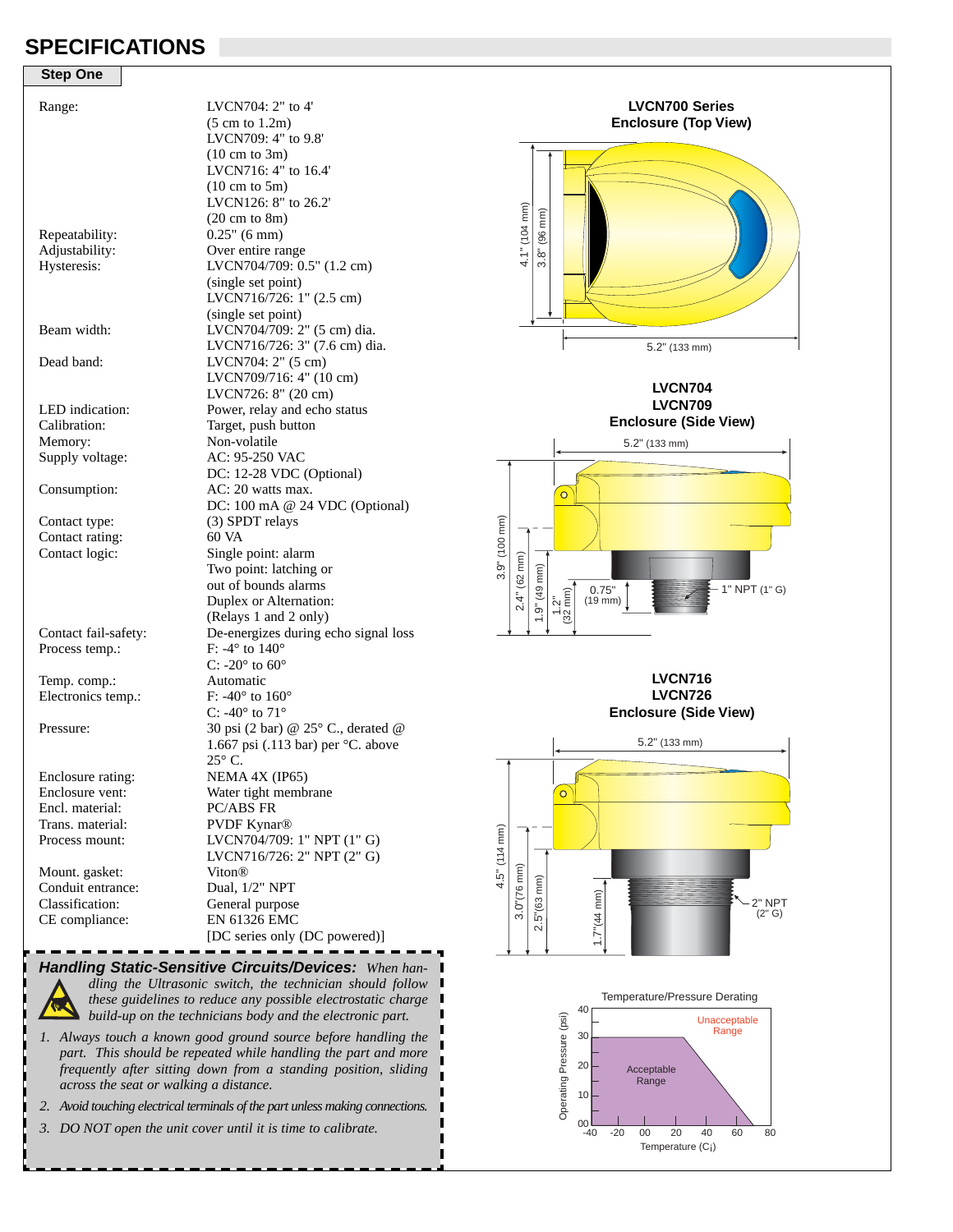### **INTRODUCTION TECHNOLOGY**

**Step Two**

V,

∕!`

⁄!`

**About this Manual:** PLEASE READ THE ENTIRE MANU-AL PRIOR TO INSTALLING OR USING THIS PRODUCT. This manual includes information on the LVCN700 series Ultrasonic Level Switch. Please refer to the part number located on the switch label to verify the exact model configuration which you have purchased.

**User's Responsibility for Safety:** Omega manufactures a broad range of level sensing technologies. While each of these sensors is designed to operate in a wide variety of applications, it is the user's responsibility to select a sensor model that is appropriate for the application, install it properly, perform tests of the installed system, and maintain all components. The failure to do so could result in property damage or serious injury.

**Proper Installation and Handling:** Only properly trained staff should install and/or repair this product. Install the switch with the included Viton gasket and never overtighten the switch within the fitting. Always check for leaks prior to system start-up.

**Wiring and Electrical:** A supply voltage of 95-250 VAC is used to power the Ultrasonic switch, and a supply voltage of 12-28 VDC is used to power the optional DC version of the LVCN700 series Ultrasonic switch. Electrical wiring of the switch should be performed in accordance with all applicable national, state, and local codes.

**Material Compatibility:** The LVCN700 series enclosure is made of a flame retardant Polycarbonate (PC/ABS FR). The transducer is made of Polyvinylidene Fluoride (PVDF). Make sure that the model which you have selected is chemically compatible with the application media.

**Enclosure:** While the LVCN700 series housing is liquid-resistant, the unit is not designed to be operational when immersed. It should be mounted in such a way that the enclosure and transducer do not come into contact with the application media under normal operational conditions.

**Make a Fail-Safe System:** Design a fail-safe system that accommodates the possibility of switch and/or power failure. OMEGA recommends the use of redundant backup systems and alarms in addition to the primary system.

**Flammable, Explosive or Hazardous Applications:** The LVCN700 series should not be used within classified haz-



**Always use the Viton gasket when installing the Ultrasonic switch, and make sure that all electrical wiring of the switch is in accordance with applicable codes.**

### **Step Three**

**A. Application:** The general purpose ultrasonic level switch provides non-contact level detection up to 26' or 8m with 3 relays. Each relay can be configured on a single set point alarm, two latched set points for automatic fill or empty, two set points for out of bounds alarms or three set point (relays 1 and 2 only) alternation / duplexing . The switch is well suited for a wide range of corrosive, waste and slurry type media, and is broadly selected for atmospheric day tank, pump lift station and waste sump applications.

**B. Part Number:** The part and serial numbers are located on the wrench flat. Check the part number on the product label and confirm which of the below model configurations you have purchased:

| <b>Part Number</b> | <u>Range</u> | <b>Supply</b> | Mount     |
|--------------------|--------------|---------------|-----------|
| LVCN704            | 4'(1.2m)     | 95-250 VAC    | $1$ " NPT |
| LVCN704G           | 4'(1.2m)     | 95-250 VAC    | $1"$ NPT  |
| LVCN704-DC         | 4'(1.2m)     | 12-28 VDC     | $1$ " NPT |
| LVCN704G-DC        | 4'(1.2m)     | 12-28 VDC     | $1$ " NPT |
| <b>LVCN709</b>     | $9.8'$ (3m)  | 95-250 VAC    | $1"$ NPT  |
| LVCN709G           | $9.8'$ (3m)  | 95-250 VAC    | $1"$ NPT  |
| LVCN709-DC         | $9.8'$ (3m)  | 12-28 VDC     | $1"$ NPT  |
| LVCN709G-DC        | 9.8'(3m)     | 12-28 VDC     | $1$ " NPT |
| LVCN716            | 16.4' (5m)   | 95-250 VAC    | $1"$ NPT  |
| <b>LVCN716G</b>    | 16.4' (5m)   | 95-250 VAC    | $1"$ NPT  |
| LVCN716-DC         | 16.4' (5m)   | 12-28 VDC     | $1"$ NPT  |
| LVCN716G-DC        | $16.4'$ (5m) | 12-28 VDC     | $1$ " NPT |
| LVCN726            | $26.2'$ (8m) | 95-250 VAC    | $2"$ NPT  |
| LVCN726G           | $26.2'$ (8m) | 95-250 VAC    | $2"$ NPT  |
| LVCN726-DC         | $26.2'$ (8m) | 12-28 VDC     | $2"$ NPT  |
| LVCN726G-DC        | $26.2'$ (8m) | 12-28 VDC     | $2$ " NPT |
|                    |              |               |           |

**C. NEMA 4X Enclosure:** The enclosure has a flip cover with two 1/2" NPT female conduit ports and an internal terminal strip for wiring. To open the enclosure, you will need a small insertion tool such as a screwdriver. Insert the tool into the hole located at the front of the enclosure and gently push on the latching mechanism to release the cover. Rotate the hinged cover up for 135° access to the faceplate and terminal strips. **Before closing the enclosure, make sure that the enclosure gasket is properly seated, and that any conduit fittings, cable connectors or plugs are installed correctly and sealed.**

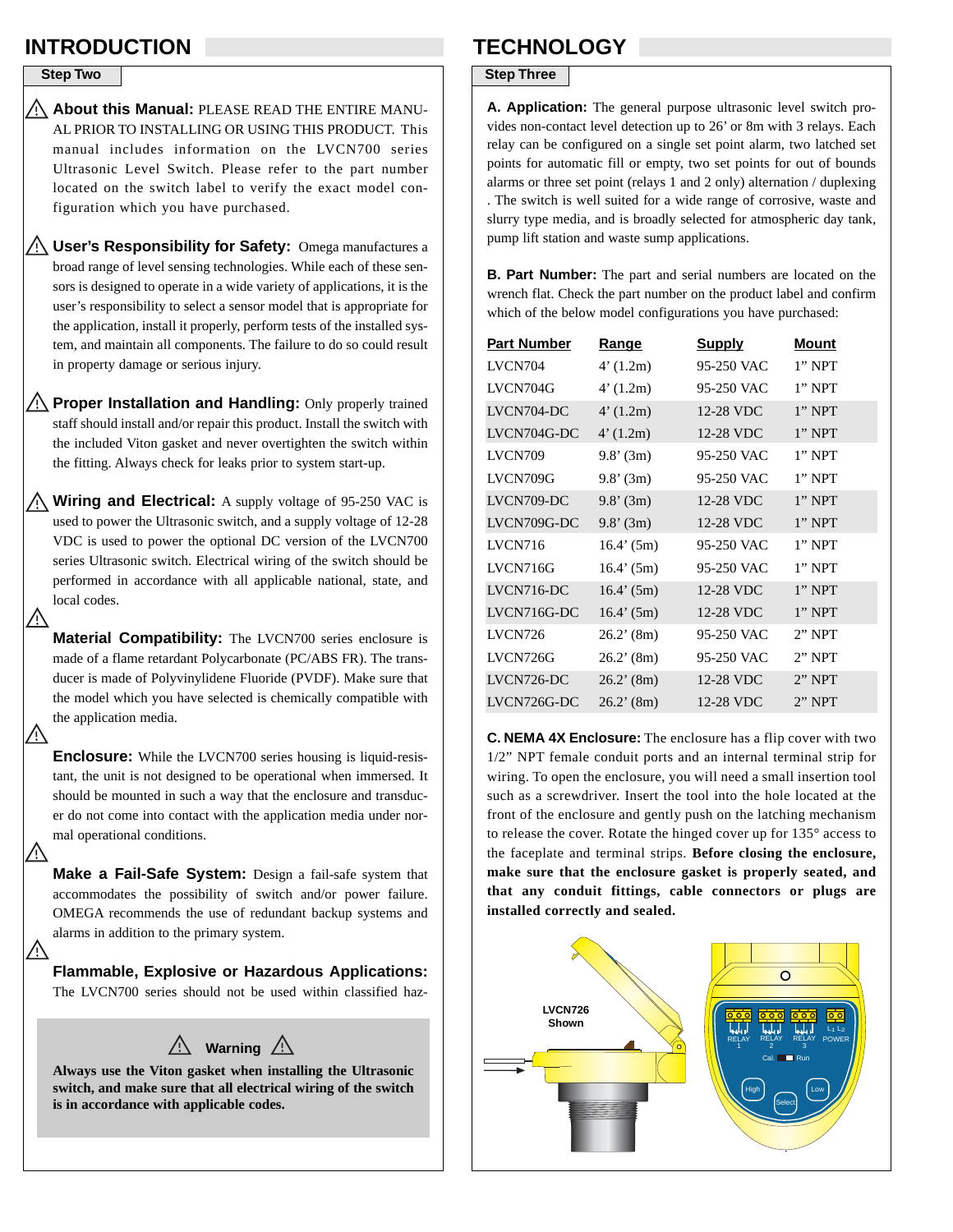## **PREPARATION**

**A. Supply Voltage:** The power supply voltage should never exceed the maximum rating of 250 VAC for the LVCN700 series AC switch or 28 VDC for the LVCN700-DC series switch.



**B. Conduit Entrance:** The enclosure has two 1/2" NPT female

conduit ports for routing of the switch supply and relay circuit wiring. **Do not run mixed AC and DC voltages through the same conduit port.** Route the supply voltage circuit through one port and the relay circuit(s) through the opposite port.



#### **C. Relay Fail-Safe Design:**



The switch has (3) relay channels. Each relay is a SPDT (single pole, double throw) type rated at 60 VA. Normally open (NO) or normally closed (NC) operation is user selected based on the desired system control and fail-safe

logic. **Always design a fail-safe system that accommodates for the possibility of relay and/or power failure.** The "normal" relay state is where the relay coil is de-energized and the Red relay LED is OFF. Therefore, if power is cut OFF to the switch it will de-energize the relay. Make sure that the de-energized state is the safe state in your system design. As such, if switch power is lost, a pump will turn OFF if it is connected to the normally open side of the relay.

**E. Maximum Applied Range:** Individual or cumulative effects of agitation, vapor or foam can reduce the overall quality of signal return and shorten the maximum applied range of the switch. To determine the maximum applied range of the switch in your application, refer to the below derating chart.



### **CALIBRATION**

### **Step Four Step Five Step Five Step Five Step Five**

**A. Introduction:** The switch has two modes, the RUN and CAL modes. In the RUN mode, the switch is operational and the relay(s) will energize or de-energize at the calibrated set point distances. In the CAL mode, the relay set point distances and states may be target-calibrated into memory. **The switch arrives from the factory without any preset calibration.** Each relay channel may be user calibrated into one of the following configurations; 1) high or low level alarm, 2) high and low level out of bounds alarm, 3) automatic fill or empty, or 4) duplexing/Alternating.

**High or Low Level Alarm:** The high or low level alarm is programmed with a single set point at the desired tank level. Configured as a high alarm, the relay will energize if the level rises above the set point. Configured as a low level alarm, the relay will energize if the level falls below the set point.



#### **High and Low Level Out of Bounds**

**Alarm:** Programmed with two set points, the high and low level out of bounds alarm protects the top of the tank from overspill and the bottom of the tank from run-dry. If the level rises above or falls below the set points, the relay will energize. The relay will remain de-energized as long as the level is in between the set points.



**Automatic Fill or Empty:** Programmed with two set points, the latched automatic fill or empty will control a pump or valve. When the level reaches the energize set point, the latching relay will energize, and remain energized until the level reaches the de-energize set point.



*(Auto-Fill Shown)*

Energize (Backup)<br>Energize  $\overline{\phantom{A}}$  High High

- - - - - - - - - - - - -<br>De-energize (All) Lov

(Primary<u>)</u><br> ̄ High

**Duplex/Alternate:** Programmed with three set points and two relays, duplexing will automatically fill or empty the tank with two pump alternation for maintenance and lead-lag control for back up operation. When the level reaches the energize set point, the latching relay will energize, and remain energized until the level reaches the de-energize set point. Each time the level

reaches the energize set point, the relays will alternate. If the level reaches the back-up energize set point, both relays will energize until the level reaches the de-energize set point. Alternation will automatically fill or empty the tank with two pumps switching after each cycle.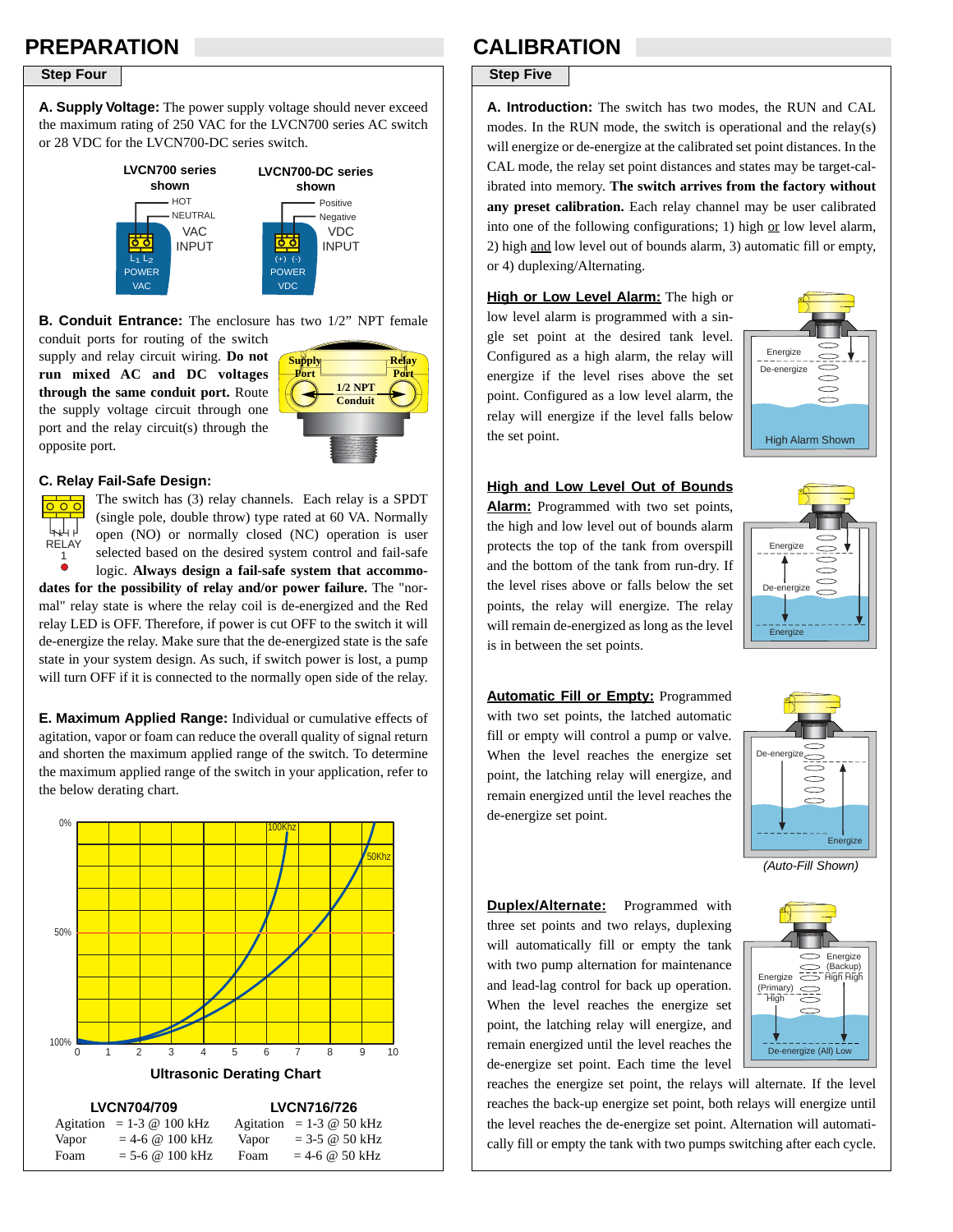# **CALIBRATION**

**B. Calibration Tools:** To target calibrate the switch set points, you will need the appropriate power supply (95-250 VAC or 12-28 VDC for DC version), tape measurer, flat reflective target such as a wall, and optional Omega box insert for use as a product holder.

**C. Off Tank Target Calibration:** The switch's relay set points may be target calibrated OFF the tank or installed ON the tank. Generally, target calibration is done OFF the tank because it is easier to move the switch rather than raise or lower the liquid level to the desired relay set point distances. Locate a flat reflective calibration target such as a wall. Place the switch perpendicular to the target in the provided

Omega box insert or equivalent holder. **Alternatively, you may hold the switch with your hand, but it is critical that prior to entering any relay set point distances, the product is held steady and perpendicular to the target for at least 15 seconds.** If calibrating against a wall, it is recommended that the switch be elevated 3' (1m) off the ground by placing it on a table or equivalent flat surface.



**D. Entering the CAL Mode:** To enter the CAL mode, you must first disable the calibration lock out feature. *To do so, press and hold the SELECT button down. While holding the SELECT button, slide the RUN/CAL switch LEFT to the CAL position, and then release the SELECT button.* At this point, all relay LEDs should be OFF.



**E. Selecting a Relay Channel:** After entering the CAL mode, press the SELECT button once and the Relay 1 LED will turn ON indicating that the channel is now active for set point calibration. Press the SELECT button again until the desired Relay channel becomes active.



**F. Erasing a Relay Channel:** With the exception of new products out of the box, **all previously entered relay set points should be erased prior to new programming** with the following procedure:

- 1. Enter CAL mode and SELECT the relay channel to erase.
- 2. Simultaneously press and hold down both the HIGH and LOW buttons, and then release the buttons.
- 3. The Relay and Power LEDs will blink in an alternating pattern indicating that the relay set points have been erased.
- 4. At this point, once the LED becomes solid, you may either re-program the channel with new set points or leave it inactive.

### **PROGRAMMING**

### **Step Six Step Six Step Seven**

**A. Programming a Relay Channel:** The relay set points are target calibrated using the appropriate HIGH and/or LOW two keystroke button sequence at each target distance (D1=distance one, D2  $=$  distance two and D3  $=$  Distance 3) per the following logic.

- 1. High level alarm High-High (D1)
- 2. Low level alarm Low-Low (D1)
- 
- 
- 
- 

Relay Function Button Sequence @ Distance(s) 3. Out of bounds alarm High-High  $(D1)$  & Low-Low  $(D2)$ 4. Automatic fill Low-High (D1) & High-Low (D2) 5. Automatic empty High-Low (D1) & Low-High (D2) 6. Duplexing/Alternation [High-Low (D1) & Low-High (D2), Rly 1]  $&$  [High-High (D3), Rly 2]

**After the second High or Low button key-stroke, the Power LED will flash from AMBER to GREEN indicating that the set point has been accepted into memory.** *If all three Relay LEDs flash RED and remain ON, then the button sequence was done incorrectly.* **If so, press SELECT to return to the appropriate relay channel and erase the previous set points per the CALI-BRATION section (Step #6-F) of this manual. Then re-program the channel with the correct button sequence.**

**B. Programming a High or Low Level Alarm:** After having powered the switch with the appropriate supply voltage, entered the CAL mode, selected a relay channel and erased any previously input set points, follow the below procedure (LOW level alarm instructions are in parenthesis):

- 1. Stretch the tape measurer out to the appropriate distance in between the switch and target.
- 2. Position the switch at the desired HIGH (LOW) set point distance defined as the air gap space between the transducer and the target. **Make sure that the switch is stationary and perpendicular to the target before continuing.**
- 3. Press the HIGH (LOW) button for the first key-stroke and the Relay LED will blink once.
- 4. Press the HIGH (LOW) button again for the second key-stroke and the Relay LED will blink twice.
- 5. The Power LED will flash from AMBER to GREEN when the set point has been accepted into memory.



6. Press SELECT to program the next relay channel or slide the RUN/CAL switch RIGHT to exit the CAL mode.



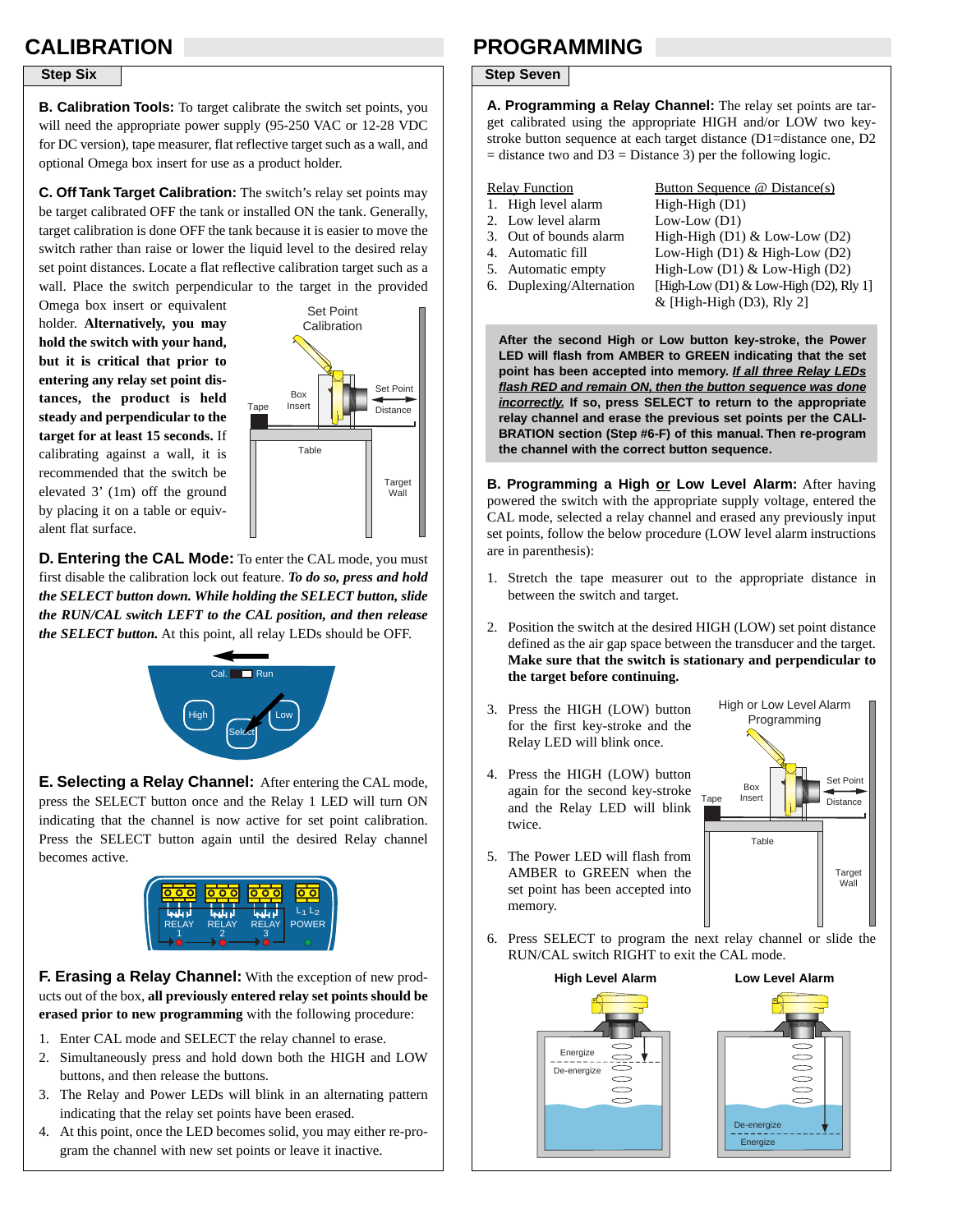### **PROGRAMMING**

### **Step Eight**

**C. Programming a High and Low Level Out of Bounds Alarm:** After having powered the switch with the appropriate supply voltage, entered the CAL mode, selected a relay channel and erased any previously input set points, follow the below procedure:

- 1. Stretch the tape measurer out to the appropriate distance in between the switch and target.
- 2. Position the switch at the desired HIGH set point distance defined as the lesser of the two air gap spaces between the transducer and the target. **Make sure that the switch is stationary and perpendicular to the target before continuing.**



**Out of Bounds**

- 3. Press the HIGH button for the first keystroke and the Relay LED will blink once.
- 4. Press HIGH again for the second key-stroke and the Relay LED will blink twice.
- 5. The Power LED will flash from AMBER to GREEN when the HIGH set point has been accepted into memory.
- 6. Position the switch at the desired LOW set point distance defined as the greater of the two air gap spaces between the transducer and the target. **Make sure that the switch is stationary and perpendicular to the target before continuing.**
- 7. Press LOW for the first key-stroke and the Relay LED will blink three times.
- 8. Press LOW for the second key-stroke and the Relay LED will blink four times.
- 9. The Power LED will flash from AMBER to GREEN when the LOW set point has been accepted into memory.
- 10. Press SELECT to program the next relay channel or slide the RUN/CAL switch RIGHT to exit the CAL mode.



## **PROGRAMMING**

### **Step Nine**

**D. Programming Automatic Fill:** After having powered the switch with the appropriate supply voltage, entered the CAL mode, selected a relay channel and erased any previously input set points, follow the below procedure:

1. Stretch the tape measurer out to the appropriate distance in between the switch and target.

#### **Automatic Fill**

2. Position the switch at the desired LOW set point distance defined as the greater of the two air gap spaces between the transducer and the target. **Make sure that the switch is stationary and perpendicular to the target before continuing.**



- 3. Press the LOW button for the first keystroke and the Relay LED will blink once.
- 4. Press the HIGH button for the second key-stroke and the Relay LED will blink twice.
- 5. The Power LED will flash from AMBER to GREEN when the LOW set point has been accepted into memory.
- 6. Position the switch at the desired HIGH set point distance defined as the lesser of the two air gap spaces between the transducer and the target. **Make sure that the switch is stationary and perpendicular to the target before continuing.**
- 7. Press the HIGH button for the first key-stroke and the Relay LED will blink three times.
- 8. Press the LOW button for the second key-stroke and the Relay LED will blink four times.
- 9. The Power LED will flash from AMBER to GREEN when the HIGH set point has been accepted into memory.
- 10. Press SELECT to program the next relay channel or slide the RUN/CAL switch RIGHT to exit the CAL mode.

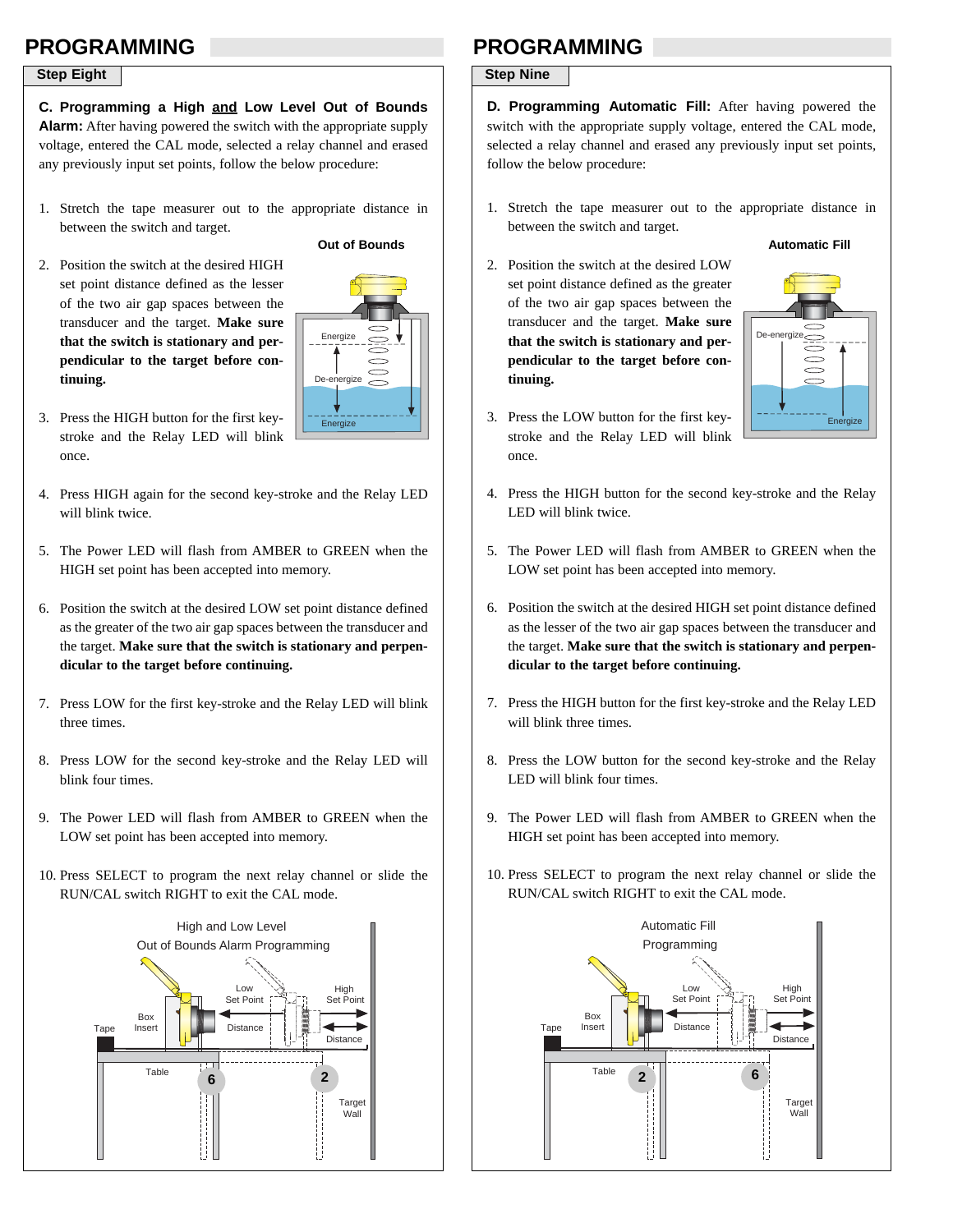## **PROGRAMMING**

#### **Step Ten**

**E. Programming Automatic Empty:** After having powered the switch with the appropriate supply voltage, entered the CAL mode, selected a relay channel and erased any previously input set points, follow the below procedure:

- 1. Stretch the tape measurer out to the appropriate distance in between the switch and target.
- 2. Position the switch at the desired HIGH set point distance defined as the lesser of the two air gap spaces between the transducer and the target. **Make sure that the switch is stationary and perpendicular to the target before continuing.**



**Automatic Empty**

- 3. Press the HIGH button for the first keystroke and the Relay LED will blink once.
- 4. Press the LOW button for the second key-stroke and the Relay LED will blink twice.
- 5. The Power LED will flash from AMBER to GREEN when the HIGH set point has been accepted into memory.
- 6. Position the switch at the desired LOW set point distance defined as the greater of the two air gap spaces between the transducer and the target. **Make sure that the switch is stationary and perpendicular to the target before continuing.**
- 7. Press the LOW button for the first key-stroke and the Relay LED will blink three times.
- 8. Press the HIGH button for the second key-stroke and the Relay LED will blink four times.
- 9. The Power LED will flash from AMBER to GREEN when the LOW set point has been accepted into memory.
- 10. Press SELECT to program the next relay channel or slide the RUN/CAL switch RIGHT to exit the CAL mode.



### **PROGRAMMING**

#### **Step Eleven**

**Programming Duplexing Pump Control:** After having powered the switch with the appropriate supply voltage, entered the CAL mode, **selected relay channel 1** and erased any previously input set points, follow the below procedure:

- 1. Stretch the tape measurer out to the appropriate distance in between the switch and target.
- 2. Position the switch at the desired HIGH set point distance defined as the lesser of the two air gap spaces between the transducer and the target. **Make sure that the switch is stationary and perpendicular to the target before continuing.**



**Duplex**

- 3. Press the HIGH button for the first keystroke and the Relay LED will blink once.
- 4. Press the LOW button for the second key-stroke and the Relay LED will blink twice.
- 5. The Power LED will flash from AMBER to GREEN when the HIGH set point has been accepted into memory.
- 6. Position the switch at the desired LOW set point distance defined as the greater of the two air gap spaces between the transducer and the target. **Make sure that the switch is stationary and perpendicular to the target before continuing.**
- 7. Press the LOW button for the first key-stroke and the Relay LED will blink three times.
- 8. Press the HIGH button for the second key-stroke and the Relay LED will blink four times.
- 9. The Power LED will flash from AMBER to GREEN when the LOW set point has been accepted into memory.
- 10. **Press SELECT to program relay channel 2.**



11. Position the switch at the desired HIGH HIGH set point distance defined as the air gap space between the transducer and the target. **Make sure that the switch is stationary and perpendicular to the target before continuing.**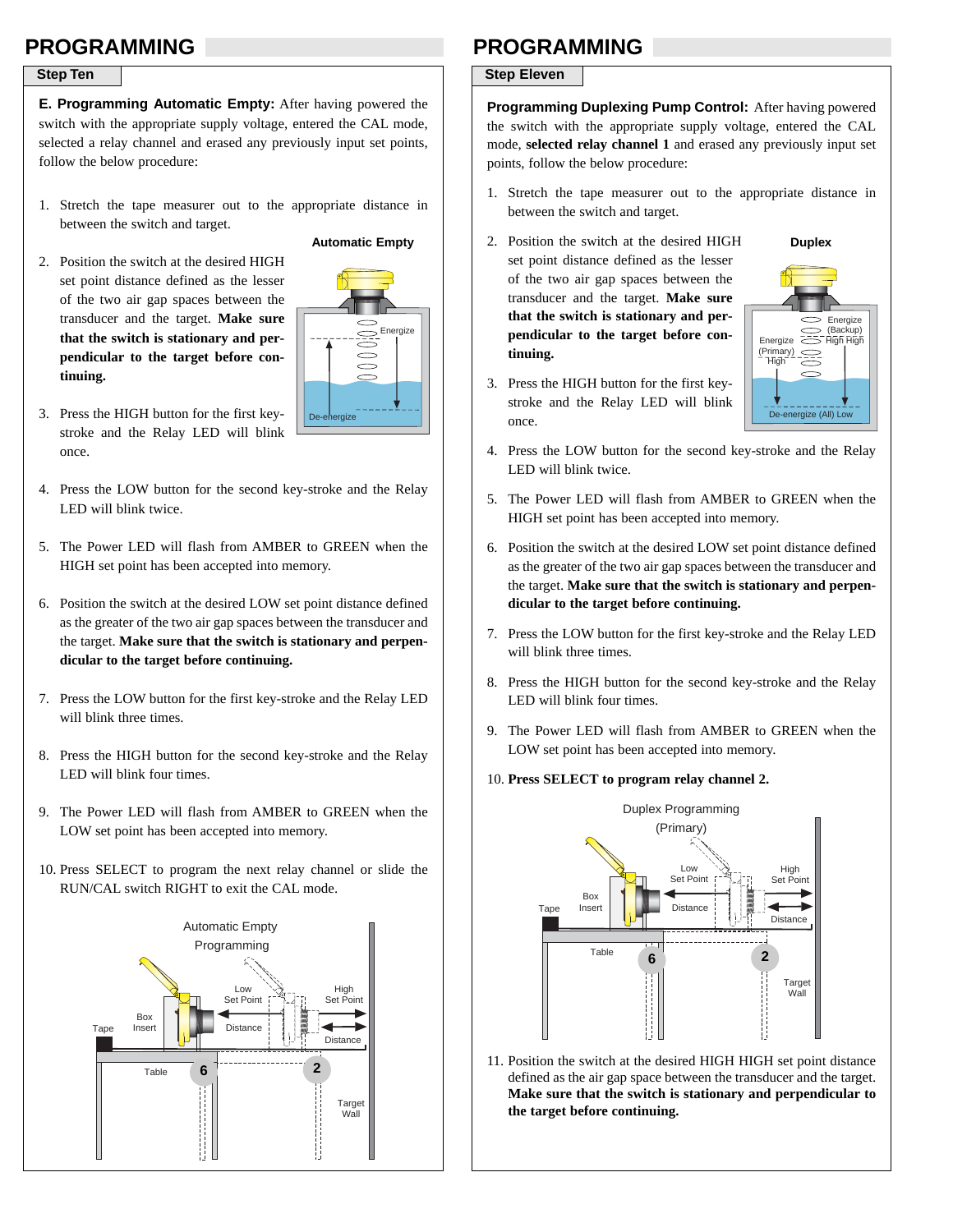### **PROGRAMMING**

#### **Step Twelve**

### **Programming Duplex Pump Control (continued):**



- 12. Press the HIGH button for the first key-stroke and the Relay LED will blink once.
- 13. Press the HIGH button again for the second key-stroke and the Relay LED will blink twice.
- 14. The Power LED will flash from AMBER to GREEN when the set point has been accepted into memory.
- 15. Press the SELECT switch repeatedly until BOTH LEDs for Relay 1 and Relay 2 are ON (after Relay 3).
- 16. Press the HIGH button for the first key-stroke and Relay LED will blink once.
- 17. Press the HIGH button again for the second key-stroke and Relay LED will blink twice.
- 18. Press SELECT to program the next relay channel or slide the RUN/CAL switch RIGHT to exit the CAL mode.

**Note:** The duplexing mode can be disabled by repeating Steps #15-18 and pressing the LOW button instead of the HIGH button in the HIGH/HIGH combination.

### **Programming Alternating Control Only:**

1. To program the switch for alternating control only without the lead-lag function, follow the instructions for Programming Duplexing Pump Control (Steps 11 and 12). The difference between Duplexing and Alternation is the location of the Relay 2 set point. Set Relay 2 close to the deadband without crossing into the deadband and above the highest level of expected liquid.



**Note:** The alternation mode can be disabled by repeating Steps #15-18 and pressing the

LOW button instead of the HIGH button in the HIGH/HIGH combination.



# **INSTALLATION**



 $\bigwedge$  Warning  $\bigwedge$ 

**Install the appropriate installation fitting. Make sure that the fitting and switch threads are not damaged or worn. Install the switch with the included Viton mounting gasket. Hand tighten the switch within the fitting. Perform an installed leak test under normal process conditions prior to system start up.**





**A. Fitting Selection:** Check the switch part number to determine the required fitting mount size and thread type. The switch is commonly installed in tank adapters, flanges, brackets or stand pipes.

**Adapter**



**on Riser**

Height Inner Diameter

**Bracket**

Riser

- 1. **Adapter**: Select a tank adapter fitting with minimal height so as to ensure that the installed transducer will not be substantially elevated into the fitting. Avoid tank adapter styles with threads and/or pipe stops forward of the installed transducer.
- 2. **Flange**: Tall flanges with narrow risers impede the acoustic signal. Select a fitting with the right riser height versus inner diameter geometry. The switch may be elevated up to 12" (30 cm) in a 6" (15 cm) riser, 8" (20 cm) in a 4" (10 cm) riser and 3" (7.6 cm) in a 2" (5 cm) riser.
- 



**Stand Pipe**



3. **Bracket**: A LVM-30 side mount bracket or equivalent can be used for open tank top installations against the side wall.

> 4. **Stand Pipe**: A stand pipe may be used to dampen turbulence or separate surface foam. Select a 2" or larger pipe for model LVCN704/709. Select a 3" or larger pipe for model LVCN716/726. The pipe length should run the measurement span. Cut a 45° notch at the bottom of the pipe and drill a 1/4" pressure equalization hole high in the dead band.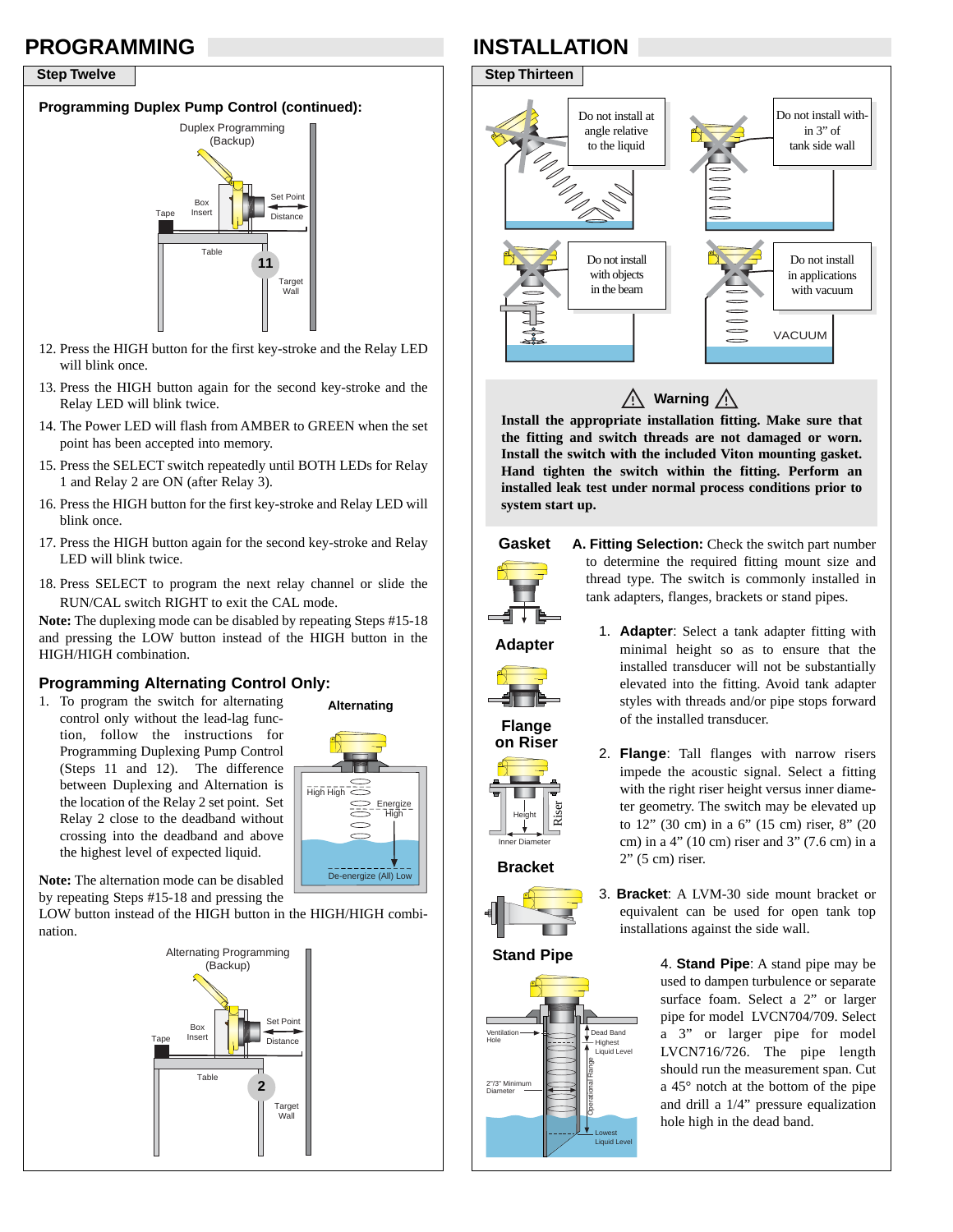### **WIRING**

### **Step Fourteen**



#### **B. Wiring a LVCN700-DC (12-28 VDC) to a Pump (Automatic Fill or Empty) and (Independent High and Low) Alarms**



**C. Wiring a LVCN700 (95-250 VAC) to Pumps (Duplex or Alternating) and Alarm (Out of Bounds, High or Low)**



# **TROUBLESHOOTING**

#### **Step Fifteen**

**A. Power LED SOLID GREEN in RUN Mode:** During normal operation in the RUN mode, the Power LED will remain solid GREEN indicating that the switch has power and is tracking the level. The RED Relay LEDs will be ON or OFF as programmed per the current level state.

| <b>RELAY</b> | <b>RELAY</b>                    | <b>RELAY</b> | $L_1$ $L_2$         |
|--------------|---------------------------------|--------------|---------------------|
|              | 2                               | з            | <b>POWER</b>        |
|              | <b>RED</b><br>(Solid ON or OFF) |              | Green<br>(Solid ON) |

**B. Power LED AMBER in RUN Mode:** If while in the RUN mode, the Power LED turns solid AMBER, this indicates that the switch has power, but is not tracking the level and has entered into it's FAIL-SAFE mode. Coincidently, all Relay LEDs will be OFF, indicating that the relays are in their de-energized safe-state. The switch will remain in the FAIL-SAFE mode until such time that it re-acquires the level and automatically returns to normal operation as programmed. Check the following points in determining why the switch is not tracking the level:

| <b>RELAY</b>     | <b>RELAY</b><br>2 | <b>RELAY</b><br>з | $L_1L_2$<br><b>POWER</b> |  |
|------------------|-------------------|-------------------|--------------------------|--|
| RED<br>(All OFF) |                   |                   | Amber<br>(Solid ON)      |  |

Application 1. Observe and attempt to correlate an application event such as foaming, substantial vapor and/or turbulence that may reduce or eliminate the acoustic signal strength. Read the Maximum Applied Range (Step #4-E) and consider reinstalling the switch in a Stand-Pipe (Step #11-A-4) to dampen turbulence and/or separate the point of measurement from surface foam and/or vapor.

- **Installation** 2. Verify the switch is installed correctly per the INSTALLATION section (Step #11) of this manual. Initially focus on the fitting and/or obstructions within the beam that may reduce or eliminate the acoustic signal transmission-receipt. Consider changing the fitting or relocating the switch to another area of the tank.
	- 3. Verify that the tank height is not greater than the maximum range of the switch. If so, purchase and install a switch with the appropriate range for your tank height or level distance.

**C. Relay LED Changes State, But Relay Doesn't Change:** Verify that the switch is wired correctly per the WIRING section (Step #12) of this manual. If so, the Relays may have been damaged due to a high inductive load or carbon build-up over time.